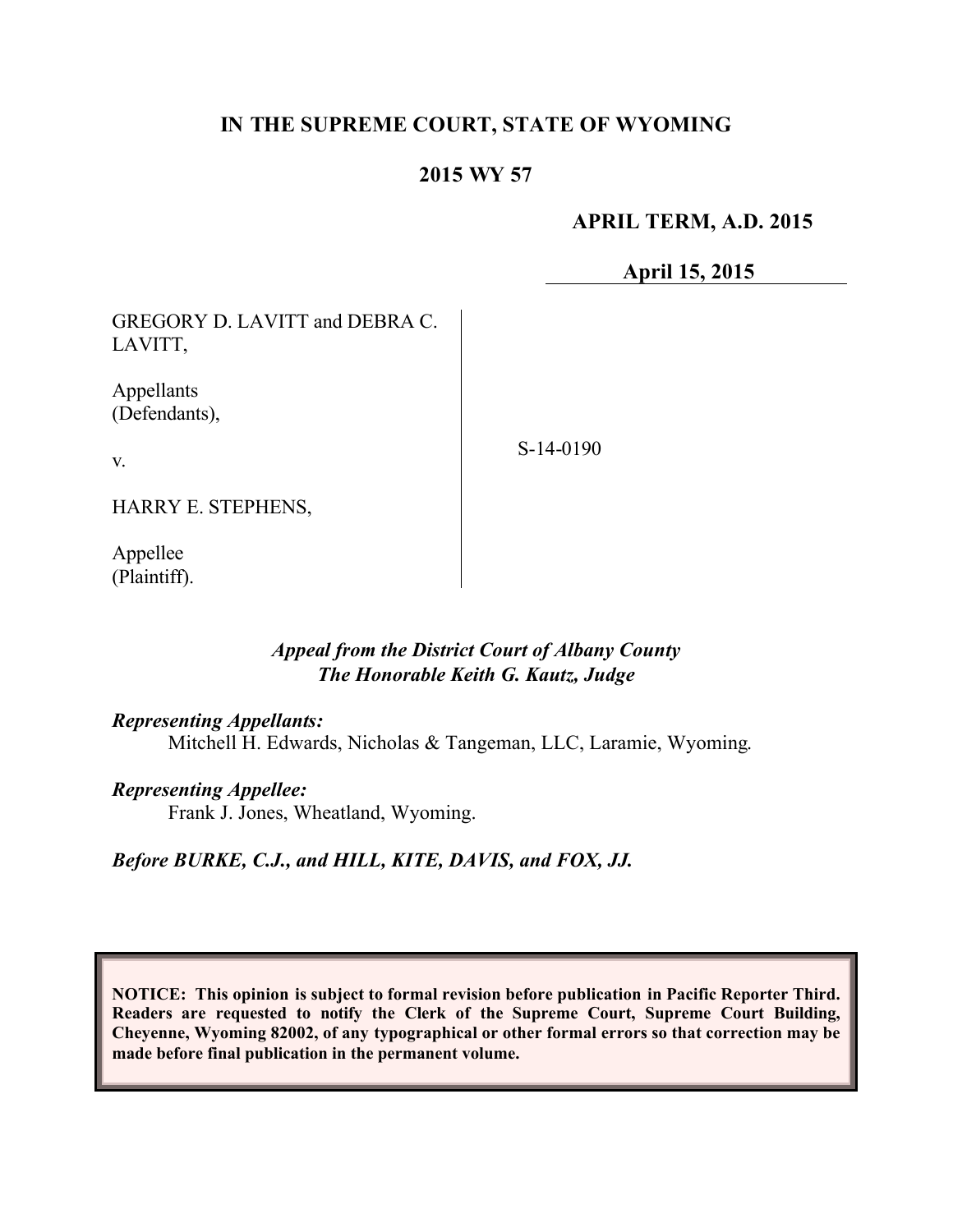#### **FOX, Justice.**

[¶1] In an earlier proceeding which we affirmed on appeal, the district court determined that the appellee, Harry E. Stephens, forfeited a legally enforceable easement across the property of the appellants, Gregory D. Lavitt and Debra C. Lavitt (Lavitts). Thereafter, Mr. Stephens petitioned the district court to condemn a private road to his landlocked property, proposing a route crossing the Lavitts' property identical to the easement that had been terminated. The district court dismissed the Lavitts from the private road action, finding that Mr. Stephens had created his own lack of access. The Lavitts requested that the district court impose sanctions against Mr. Stephens and his attorney and award them costs and attorney's fees for bringing a second private road action. The district court declined to do so. We affirm.

#### *ISSUES*

[¶2] 1. Did the district court abuse its discretion when it declined to award costs and attorney's fees to the Lavitts pursuant to W.R.C.P. 41(d)?

2. Did the district court abuse its discretion when it declined to impose sanctions against Mr. Stephens and his attorney pursuant to W.R.C.P. 11?

#### *FACTS*

[¶3] We considered the first chapter of this road easement dispute in *Stephens v. Lavitt*, 2010 WY 129, 239 P.3d 634 (Wyo. 2010). The Lavitts and Mr. Stephens own mountain property near one another in Albany County, Wyoming. *Id.* at ¶ 3, 239 P.3d at 636. In 2007, Mr. Stephens filed a petition with the Board of County Commissioners of Albany County (Board) requesting that the Board condemn a private road to provide Mr. Stephens access to his land-locked property. In his petition, Mr. Stephens named the Lavitts as affected parties, and proposed a route traversing their property.

[¶4] Thereafter, Mr. Stephens commenced a declaratory judgment action in district court seeking a ruling that he held a valid easement across the Lavitts' property.<sup>1</sup> *Stephens*, 2010 WY 129, ¶ 4, 239 P.3d at 636. The district court determined that Mr. Stephens did hold a valid easement, but imposed conditions on Mr. Stephens' use of the easement. *Id.* at  $\P$  6-7, 239 P.3d at 636. Mr. Stephens repeatedly violated these conditions,<sup>2</sup> which resulted in the district court finding that Mr. Stephens had forfeited

  $<sup>1</sup>$  The Board stayed the private road proceedings until the district court ruled on the declaratory judgment</sup> action.

 $2$  The district court found that Mr. Stephens had violated the conditions placed upon his use of the easement by cutting the lock off the gate used to protect the various properties from vandalism, and placing a combination lock on the gate, as ordered by the court, but stamping the combination on the lock allowing anyone to enter the gated area, thus defeating the purpose of the locked gate. *Stephens*, 2010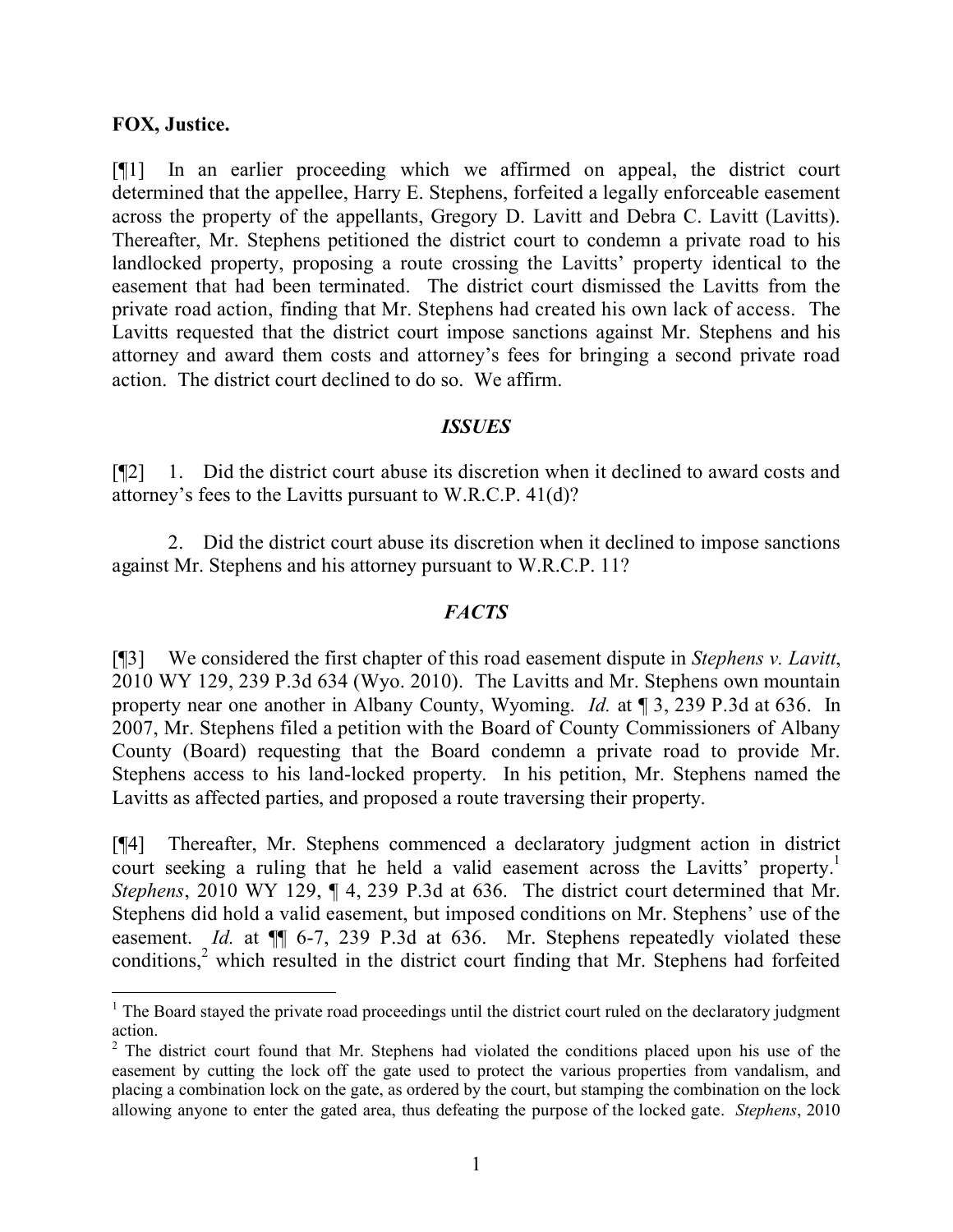the easement due to his own bad acts. *Id.* at ¶ 8, 239 P.3d at 637. In 2009, the district court terminated Mr. Stephens' easement, and on appeal, we affirmed. *Id.* at  $\P$  §, 22, 239 P.3d at 637, 640.

[¶5] In the meantime, prior to the district court's determination that Mr. Stephens forfeited the easement, the parties stipulated to a dismissal of the Lavitts from the private road action pending in front of the Board. After the district court's termination of Mr. Stephens' easement, the private road action before the Board continued for nearly four years, until July 2013, when Mr. Stephens withdrew his application for a private road and the Board dismissed the proceeding.

[¶6] Mr. Stephens then filed a complaint in district court pursuant to Wyo. Stat. Ann. § 24-9-101 (LexisNexis 2013), requesting that the court condemn a private road allowing access to Mr. Stephens' land-locked property. Mr. Stephens again named the Lavitts as affected parties and proposed a route traversing the portion of the Lavitts' property where his former easement lay. The Lavitts moved to dismiss the complaint, arguing, among other things, that Mr. Stephens failed to bring the private road action in good faith. The Lavitts also filed a Rule 11 motion requesting that the district court impose sanctions against Mr. Stephens and his attorney. The Lavitts filed an additional motion requesting that the district court award them costs and attorney's fees pursuant to W.R.C.P. 41(d). The district court held a hearing on the Lavitts' motions. At its conclusion, the district court ruled from the bench, finding that Mr. Stephens had created his own lack of access, which precluded him from seeking a road across the Lavitts' property. It therefore dismissed the Lavitts from the private road action. The district court then declined to award sanctions against Mr. Stephens or his attorney, stating:

> The court recognizes that there has been a prior action before the county commissioners in Albany County and that was dismissed and then the matter is raised in the district court. However, the change of process or procedure that the legislature enacted to the court's way of thinking is sufficient to not make this just a repetitive, redundant procedure. The legislature was really concerned about bringing these private road actions in the county commissioners forum instead of with the courts. So, the court doesn't find that this is just a redundant, repetitive action. The court also finds and recognizes that the remedy [terminating the easement] the court previously entered is a drastic, unique remedy and the

WY 129,  $\sqrt{9}$  8, 239 P.3d at 636-37. The district court also found that Mr. Stephens and his family members had physically threatened the Lavitts, harassed them by parking near the Lavitts' cabin and pointing their headlights into the Lavitts' bedroom window in the early morning hours, entered the Lavitts' cabin without invitation or permission, and deposited cigarette butts near the Lavitts' cabin, presenting an extreme fire hazard.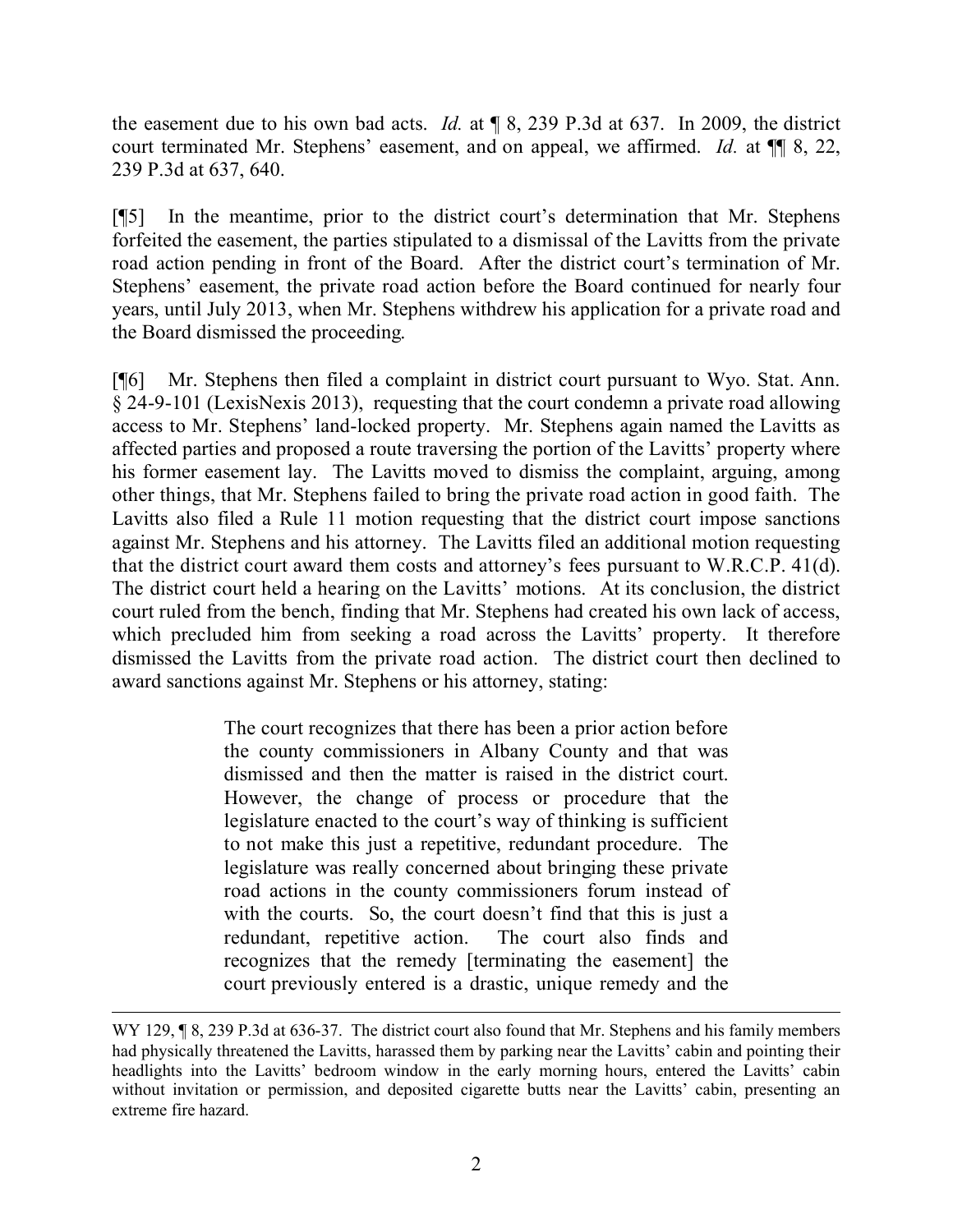application or non-application of private road availability was unknown.

The Lavitts appealed the district court's denial of their Rule 11 and Rule  $41(d)$  motions.<sup>3</sup>

# *DISCUSSION*

# *I. Did the district court abuse its discretion when it declined to award costs and attorney's fees to the Lavitts pursuant to W.R.C.P. 41(d)?*

[ $[$ ] Because the award of costs<sup>4</sup> under Rule 41(d) is discretionary with the district court, we apply an abuse of discretion standard. *Graus v. OK Invs., Inc.*, 2014 WY 166, ¶ 10, 342 P.3d 365, 368 (Wyo. 2014). However, "[w]hile the award of costs itself is reviewed for an abuse of discretion, the question whether a particular costs provision applies requires construction of a court rule, which is a question of law that we review de novo." *Id.* at ¶ 11, 342 P.3d at 369 (citing *Stewart Title Guar. Co. v. Tilden*, 2008 WY 46, ¶ 7, 181 P.3d 94, 98 (Wyo. 2008)).

[¶8] In construing rules of procedure, we apply the same guidelines as those we use when interpreting statutes. *Busch v. Horton Automatics, Inc.*, 2008 WY 140, ¶ 13, 196 P.3d 787, 790 (Wyo. 2008). We first determine whether the statute or procedural rule is ambiguous. *Id.* If not, we interpret the plain language of the rule according to the "ordinary and obvious meaning of the words employed," giving due regard to their arrangement and connection. *Id.*

 $[$ [[9] Rule 41(d) states:

If a plaintiff who has once dismissed an action in any court commences an action based upon or including the same claim against the same defendant, the court may make such order for the payment of costs of the action previously dismissed as it may deem proper and may stay the proceedings in the action until the plaintiff has complied with the order.

Rule 41 (d) provides that the dismissal must occur "in any court." Mr. Stephens argues that the only case he voluntarily dismissed took place with the Board, which is an agency,

 <sup>3</sup> Mr. Stephens also appealed the district court's order dismissing his private road action, but after briefing by the parties, Mr. Stephens filed a motion to dismiss the appeal, which we granted.

<sup>&</sup>lt;sup>4</sup> Rule 41(d) provides for the award of costs, but does not explicitly provide for the award of attorney fees. There is a split in federal authority concerning whether Rule 41(d) encompasses attorney fees as well as costs. 9 Charles A. Wright et al., *Federal Practice and Procedure* § 2375 (3d ed. 2008). Our conclusion does not require us to determine whether W.R.C.P. 41(d) allows for the award of attorney fees as well as costs. We therefore refrain from resolving that issue in this case.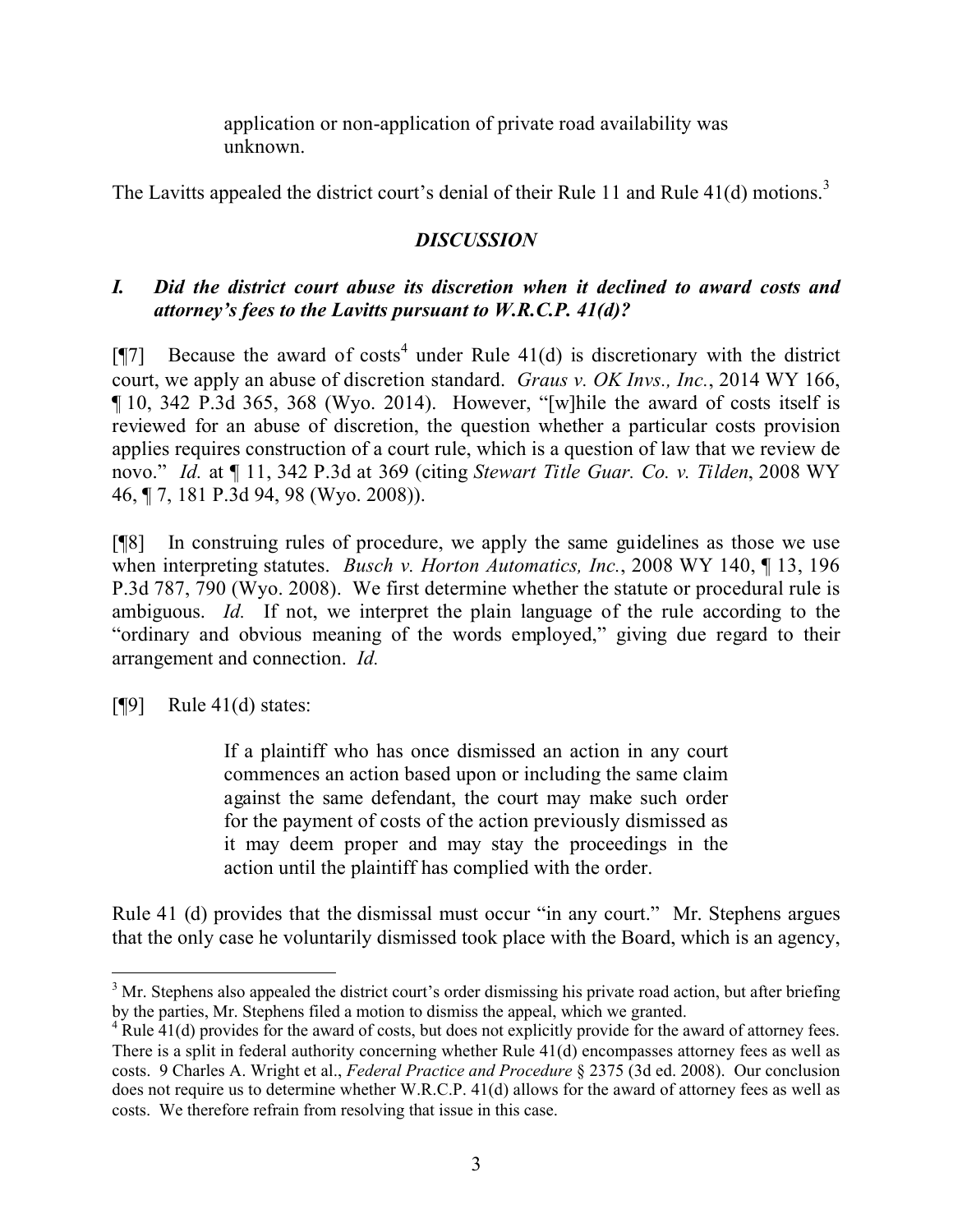not a court; thus, Rule 41(d) is not applicable. The Lavitts argue that because a contested case hearing is similar to a judicial proceeding, the Board should be construed to be acting as a "court" during such proceedings, and the award of costs should be available under Rule 41(d). We find that the ordinary meaning of the word "court" as used in W.R.C.P. 41(d) does not include an agency, and that the provisions of that rule are not applicable to this case.

[¶10] Both parties agree that the Board is an "agency" as defined by the Wyoming Legislature. "'Agency' means any authority, bureau, board, commission, department, division, officer or employee of the state, a county, city or town or other political subdivision of the state, *except* the governing body of a city or town, the state legislature, the University of Wyoming and *the judiciary*[.]" Wyo. Stat. Ann. § 16-3-101(b)(i) (LexisNexis 2013) (emphasis added). This clearly indicates the legislature's intent to distinguish between the judiciary and administrative agencies in Wyoming. *See Worcester v. State*, 2001 WY 82, ¶ 13, 30 P.3d 47, 52 (Wyo. 2001) ("This court interprets statutes by giving effect to the legislature's intent.").

[¶11] The nature of the judicial branch when compared with administrative agencies further solidifies our conclusion that the term "court" and "agency" cannot be considered coextensive. The courts of our state are created and maintained as a separate, independent branch of government in accordance with the mandates of the Wyoming Constitution. Wyo. Const. art. 5. An administrative agency, however, is an arm of the executive branch. *Matter of Contempt Order Issued Against Anderson*, 765 P.2d 933, 935 (Wyo. 1988). To find that our judicial system and administrative agencies are one and the same would be to disrupt the delicate system of checks and balances on which our government relies. We decline to do so.

[¶12] The district court did not err in denying the Lavitts' motion for costs and attorney's fees pursuant to W.R.C.P. 41(d). Such an award is not available under Rule 41(d) when the prior action voluntarily dismissed was one commenced in an administrative agency rather than in a judicial court.

## *II. Did the district court abuse its discretion when it declined to impose sanctions against Mr. Stephens and his attorney pursuant to W.R.C.P. 11?*

[¶13] We review a district court's decision on whether to impose Rule 11 sanctions under an abuse of discretion standard. *Davis v. Big Horn Basin Newspapers, Inc.*, 884 P.2d 979, 983 (Wyo. 1994) (citing *LC v. TL*, 870 P.2d 374, 381 (Wyo. 1994)). Our touchstone inquiry in determining whether a court abused its discretion is whether the trial court could have reasonably concluded as it did. *Dewey v. Dewey*, 2001 WY 107, ¶ 18, 33 P.3d 1143, 1148 (Wyo. 2001); *Vaughn v. State*, 962 P.2d 149, 151 (Wyo. 1998).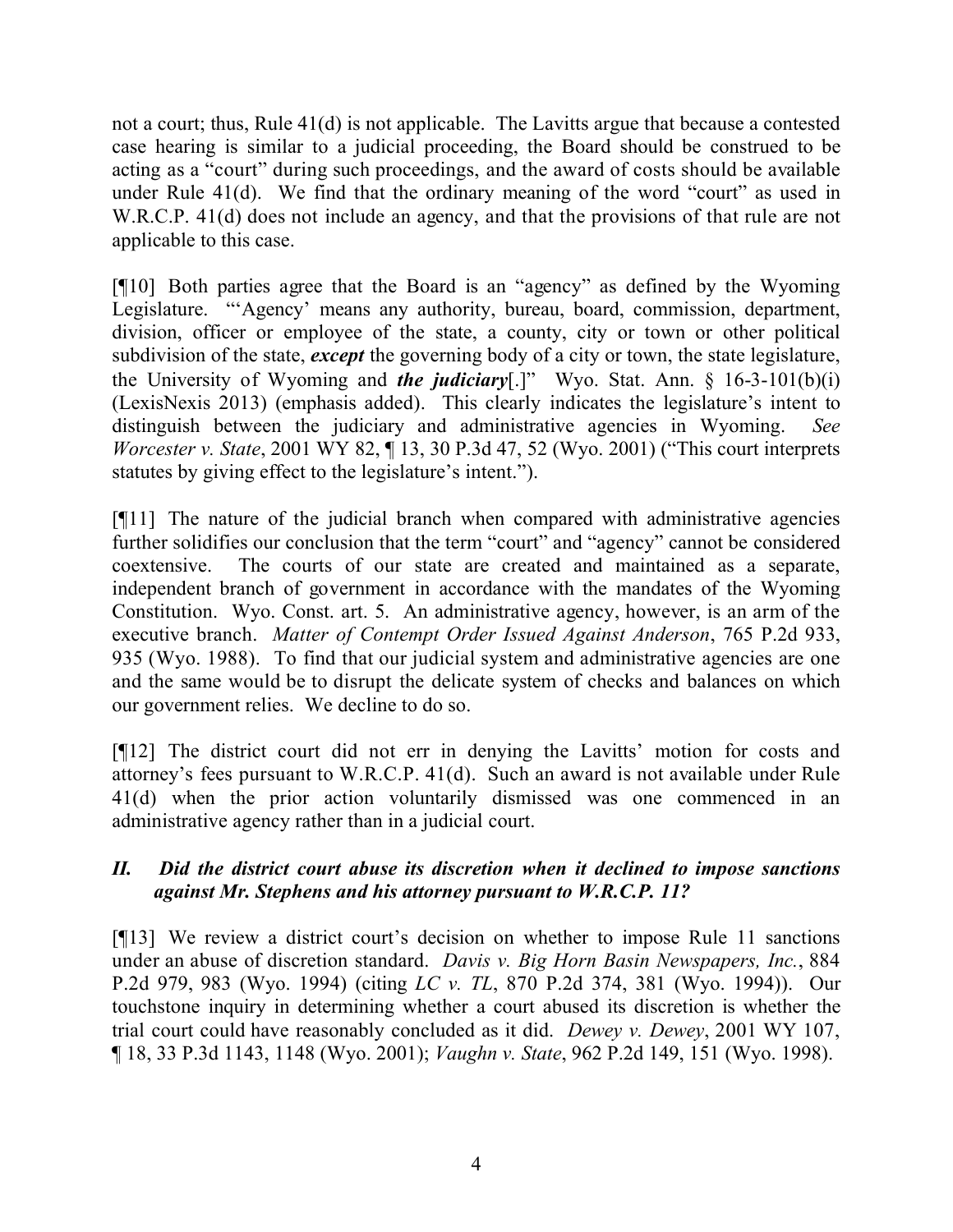[¶14] A Rule 11 analysis requires a two-step inquiry. First a court must determine whether there has been a violation of Rule 11(b). Only if such a violation occurs does the court consider whether sanctions should be imposed pursuant to Rule 11(c). W.R.C.P. 11(c) ("*If* . . . the court determines that subdivision (b) has been violated, the court may . . . impose an appropriate sanction." (emphasis added)). Because we find that the district court did not abuse its discretion in determining that there was no violation of Rule 11(b), we need not consider whether sanctions were appropriate.

 $[15]$  W.R.C.P. 11(b) provides:

By presenting to the court (whether by signing, filing, submitting, or later advocating) a pleading, written motion, or other paper, an attorney or unrepresented party is certifying that to the best of the person's knowledge, information, and belief, formed after an inquiry reasonable under the circumstances:

(1) It is not being presented for any improper purpose, such as to harass or to cause unnecessary delay or needless increase in the cost of litigation;

(2) The claims, defenses, and other legal contentions therein are warranted by existing law or by a nonfrivolous argument for the extension, modification, or reversal of existing law or the establishment of new law;

(3) The allegations and other factual contentions have evidentiary support or, if specifically so identified, are likely to have evidentiary support after a reasonable opportunity for further investigation or discovery; and

(4) The denials of factual contentions are warranted on the evidence or, if specifically so identified, are reasonably based on a lack of information or belief.

The Lavitts contend that Mr. Stephens and his attorney violated Rule 11(b) in two ways. They argue that the district court action was filed for improper purposes in violation of Rule 11(b)(1), and that Mr. Stephens' claims are not warranted by existing law or nonfrivolous argument for the extension, modification, or reversal of existing law in violation of Rule 11(b)(2). The district court determined that, based on the change in the procedure for private road actions initiated by the legislature<sup>5</sup> and the drastic remedy the court imposed in terminating Mr. Stephens' easement, there remained a question whether Mr. Stephens could apply for a private road, and there was therefore no Rule 11 violation.

 <sup>5</sup> Discussed *infra* ¶ 17.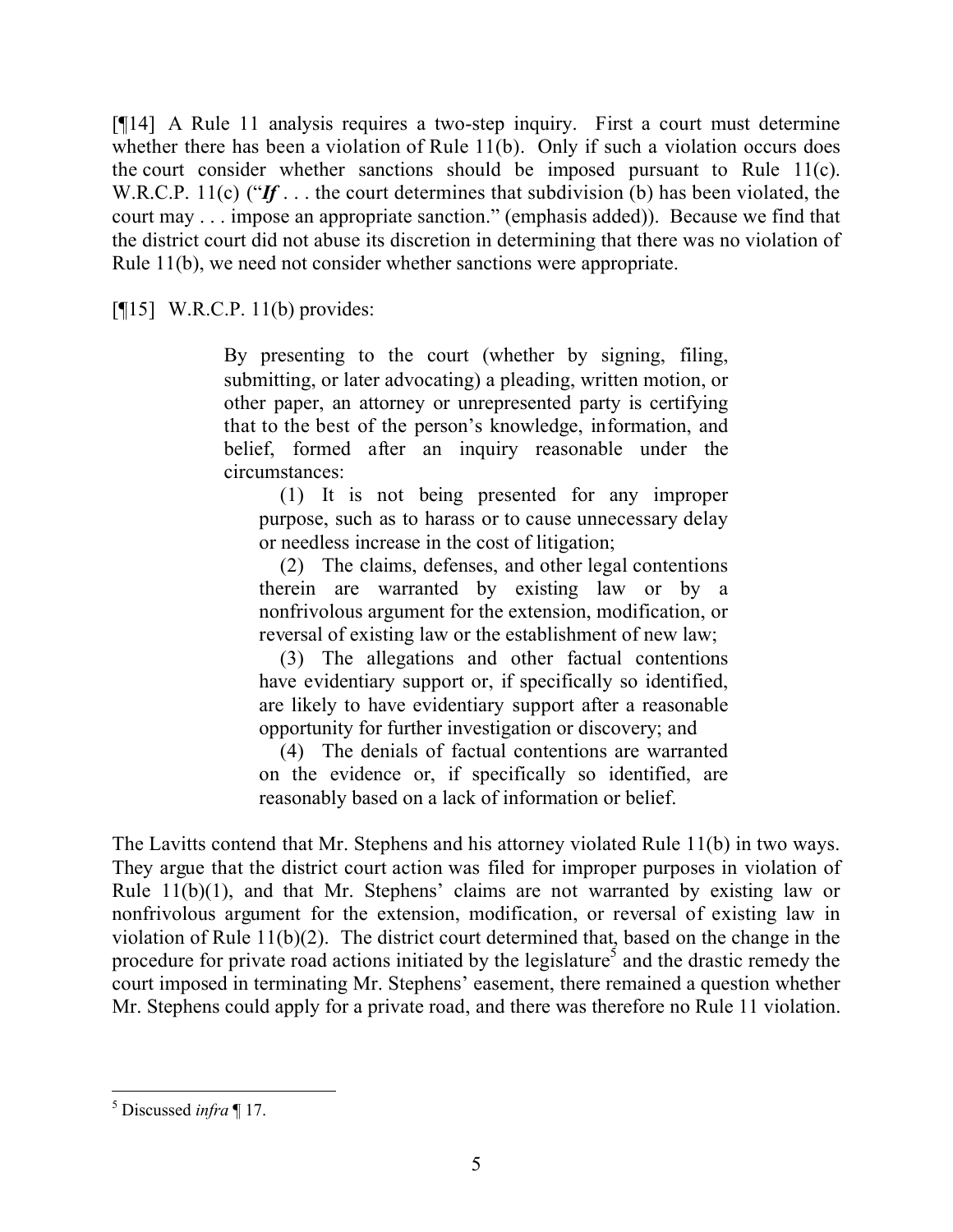[¶16] We analyze each of the Rule 11(b) elements independently as "violation of any of them triggers the sanctions provisions of the rule." 5A Charles A. Wright et al., *Federal Practice and Procedure* § 1335 (3d ed. 2004); *see also Whitehead v. Food Max of Miss., Inc.*, 332 F.3d 796, 802 (5th Cir. 2003). We begin with the Lavitts' contention that Mr. Stephens and his attorney violated Rule 11(b)(2), which requires that the claims made are "warranted by existing law or by a nonfrivolous argument for the extension, modification, or reversal of existing law or the establishment of new law." We must therefore examine the law pertaining to private roads in Wyoming at the time of these actions.

[¶17] The private road statutes, Wyo. Stat. Ann. § 24-9-101, *et seq.*, have undergone significant revision over the years, with the most recent amendments enacted in 2013. Prior to 2013, an applicant for a private road was required to file his action with the board of county commissioners in the county where the applicant's land was located. Wyo. Stat. Ann. § 24-9-101(a) (LexisNexis 2011). After the 2013 amendment, a private road action could only be commenced in district court. Wyo. Stat. Ann. § 24-9-101(a) (LexisNexis 2013). While the forum for filing a private road action changed, the substantive requirements for an application remained essentially the same. *Compare* Wyo. Stat. Ann. § 24-9-101(a) (LexisNexis 2013) *with* Wyo. Stat. Ann. § 24-9-101(a) (LexisNexis 2011).

[¶18] One such substantive requirement, which remained unchanged with the 2013 amendments, is that a private road action be commenced in good faith. In *Mayland v. Flitner*, 2001 WY 69, 28 P.3d 838 (Wyo. 2001), we found that good faith in bringing a private road action is an "essential prerequisite." *Id.* at ¶ 13, 28 P.3d at 843. The logical reverse of this requirement is that an applicant who acts in bad faith is precluded from bringing a private road action. In *Mayland*, a respondent to a petition for a private road argued that the applicant had not brought the private road action in good faith because he had blocked a road to his land-locked property, thus causing his own lack of access. *Id.* at ¶¶ 17-18, 28 P.3d at 845. We found that the county commissioners in that case implicitly determined that the applicant acted in good faith in bringing the private road action because the commissioners found that a private road was necessary. *Id.* at ¶ 19, 28 P.3d at 846.

> Although the County Commissioners did not specifically find "good faith," they likewise did not find "bad faith." The requisite "good faith" is apparent and incorporated in the statutory language referenced in Finding No. 12, "[the applicant] has demonstrated that the private road for which this application is filed is necessary." Had [the respondent] sufficiently established his claim of bad faith [based on the applicant causing his own lack of access], this finding could not have been made because it would not have been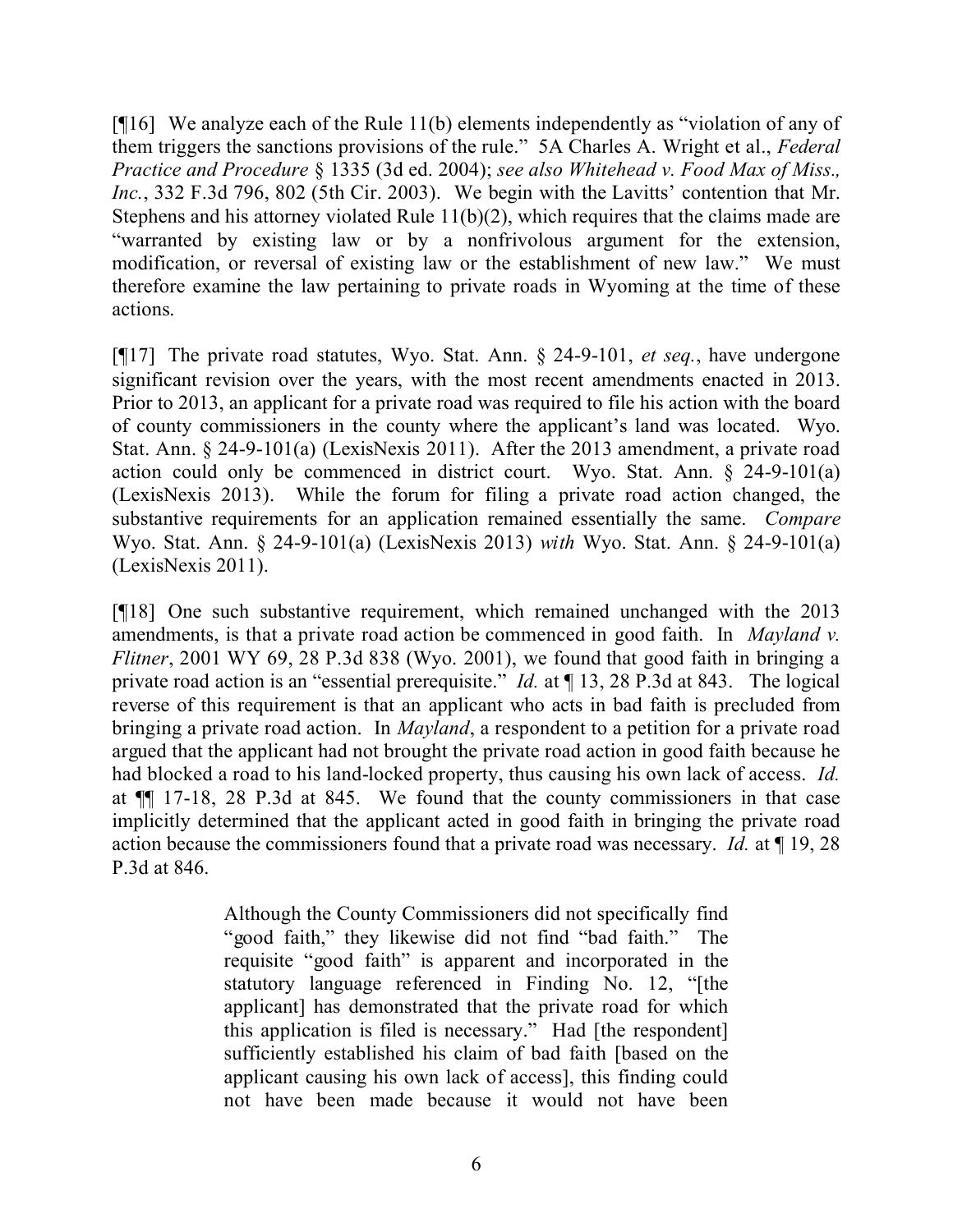supported by the record. We conclude the record sufficiently demonstrates the "good faith" of the applicant as anticipated in *Dunning* [*v. Ankney*, 936 P.2d 61, 65 (Wyo. 1997)].

*Id.* We also recognized that an applicant acts in bad faith when he causes his own lack of access, and that bad faith precludes a person from petitioning for a private road. *Id.* at ¶ 19. We have steadfastly adhered to our ruling that a private road action be commenced in good faith, despite numerous amendments to the private road statutes. *Voss v. Albany Cnty. Comm'rs*, 2003 WY 94, ¶ 25, 74 P.3d 714, 722 (Wyo. 2003); *Wagstaff v. Sublette Cnty. Bd. of Cnty. Comm'rs*, 2002 WY 123, ¶ 12, 53 P.3d 79, 82-83 (Wyo. 2002); *Mayland*, 2001 WY 69, ¶ 13, 28 P.3d at 843; *Martens v. Johnson Cnty. Bd. of Comm'rs*, 954 P.2d 375, 380 (Wyo. 1998); *Dunning v. Ankney*, 936 P.2d 61, 65 (Wyo. 1997); *McGuire v. McGuire*, 608 P.2d 1278, 1286 (Wyo. 1980). While we have not yet had the opportunity to address our good faith requirement in light of the 2013 amendments, considering that these amendments were procedural rather than substantive, we find no reason to depart from our precedent.

[¶19] We turn to the question of whether Mr. Stephens or his attorney violated the provisions of Rule 11(b)(2) in commencing a second private road action in district court. According to Rule 11(b)(2), Mr. Stephens' complaint in district court must be warranted by: (1) the existing substantive law; or (2) a nonfrivolous argument for the extension, modification or reversal of the existing substantive law; or (3) a nonfrivolous argument for the establishment of new substantive law. W.R.C.P. 11(b)(2); *see also* 5A Wright, *supra* § 1335. Trial courts must apply an objective standard when determining whether a party has violated Rule 11(b)(2), asking whether the conduct was objectively reasonable under the circumstances. *Meyer v. Mulligan*, 889 P.2d 509, 517-18 (Wyo. 1995); *see*  also Fed.R.Civ.P. 11, 1993 Notes of Advisory Committee.<sup>6</sup> Thus, our duty upon review is to determine whether the district court could reasonably have concluded that Mr. Stephens and his attorney acted reasonably and based on a nonfrivolous argument. *Meyer*, 889 P.2d at 517-18.

[¶20] There is no question that Mr. Stephens caused his own lack of access in this case. Mr. Stephens admitted to as much in his complaint for a private road filed in district court. In *Mayland* we determined that good faith is an "essential prerequisite" to bringing a private road action, and a party acts in bad faith when he causes his own lack of access. *Mayland*, 2001 WY 69, ¶¶ 13, 19, 28 P.3d at 843, 845-46. Thus, Mr. Stephens' claims are not supported by existing law because he was precluded from bringing a private road action by his own bad faith. *See* W.R.C.P. 11(b)(2) ("The

 <sup>6</sup> Wyoming's Rule 11 is identical to its federal counterpart, thus, relevant federal authority interpreting Rule 11 is persuasive. *Bromley v. State*, 2009 WY 133, ¶ 18, 219 P.3d 110, 115 (Wyo. 2009); *Meyer*, 889 P.2d at 517.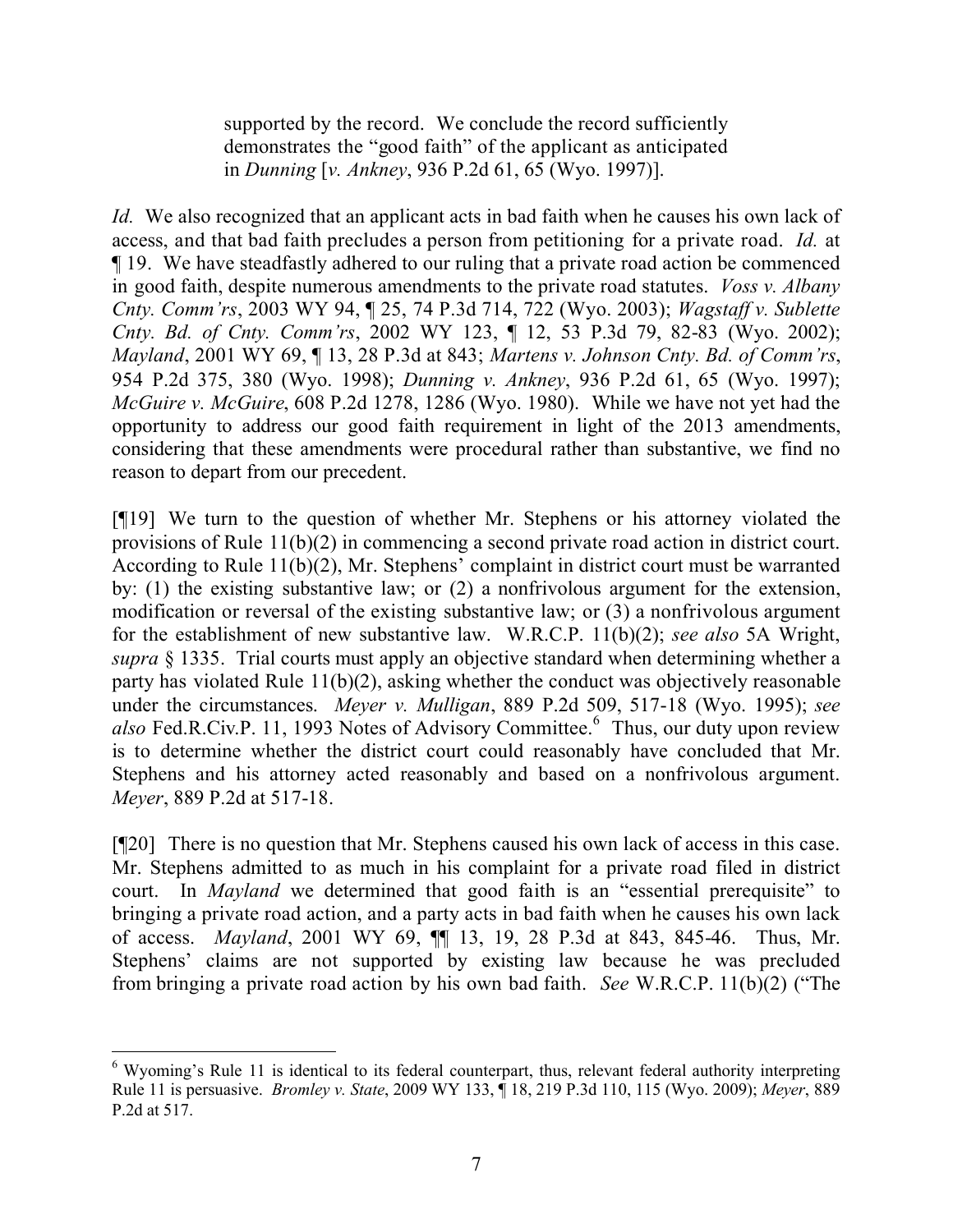claims . . . are warranted by existing law[.]"). However, the question is whether the filing party has presented a nonfrivolous argument to the court.

[¶21] The district court determined that the drastic remedy imposed in terminating Mr. Stephens' easement created uncertainty in whether Mr. Stephens could petition for a private road, and that Mr. Stephens and his attorney acted reasonably and in a nonfrivolous manner in filing the complaint in district court. We cannot say that the district court acted unreasonably in coming to this conclusion. *Vaughn*, 962 P.2d at 151. Forfeiture of an easement based on misuse is a drastic remedy, and this case presents the Court with a unique circumstance. *See Stephens*, 2010 WY 129, ¶¶ 20, 21, 239 P.3d at 640 (recognizing that forfeitures are generally abhorred, and that termination of the easement was an "onerous" remedy). We have a "long established public policy against land-locking property and rendering it useless." *In re Private Road ex rel. Cross*, 2013 WY 79, ¶ 24, 304 P.3d 932, 938 (Wyo. 2013). In Mr. Stephens' appeal challenging the district court's decision to terminate the easement, we recognized, in dicta, that Mr. Stephens' property would not be land-locked, stating, "Mr. Stephens can still access his property by using the Mart Miller Road." *Stephens*, 2010 WY 129, ¶¶ 21, 22, 239 P.3d at 640. Additional proceedings following that appeal have revealed that Mr. Stephens does not, in fact, have another legally enforceable route to access his property. Thus, once the district court terminated Mr. Stephens' easement, his property became land-locked. It was therefore, arguably, unclear which policy consideration—the reluctance to land-lock property or the requirement that applications be brought in good faith—would prevail in a situation such as this. The district court did not abuse its discretion in determining that there was uncertainty in the law under these circumstances.

[ $[$ [22] The Lavitts also argued that Mr. Stephens and his attorney violated Rule 11(b)(1) because they brought the district court action for an improper purpose—to harass. "[G]enerally, district courts do not sanction attorneys [or parties] who make nonfrivolous representations. A district court may do so, however, where it is objectively ascertainable that an attorney [or party] submitted a paper to the court for an improper purpose." *Whitehead*, 332 F.3d at 805. The district court made no independent findings on the issue of whether Mr. Stephens' complaint was filed for an improper purpose. Instead, the court relied on its holding that the complaint was not frivolous. Ordinarily, a district court's reliance on its finding that a filing was not frivolous is sufficient justification to decline imposing sanctions pursuant to Rule 11(b)(1). *F.D.I.C. v. Calhoun*, 34 F.3d 1291, 1300 (5th Cir. 1994); *New Alaska Dev. Corp. v. Guetschow*, 869 F.2d 1298, 1305 (9th Cir. 1989). A filing made for improper purposes is not immunized from Rule 11 sanctions simply because it is not frivolous; however only under "unusual circumstances" should such a filing constitute sanctionable conduct. *Sheets v. Yamaha Motors Corp.*, 891 F.2d 533, 538 (5th Cir. 1990). We are not convinced that this case presents such an "unusual circumstance." While the record clearly demonstrates an animus between the parties, the Lavitts do not direct us to any specific evidence demonstrating that Mr. Stephens' intent in filing the district court action was to "harass" the Lavitts. Mr. Stephens' property was